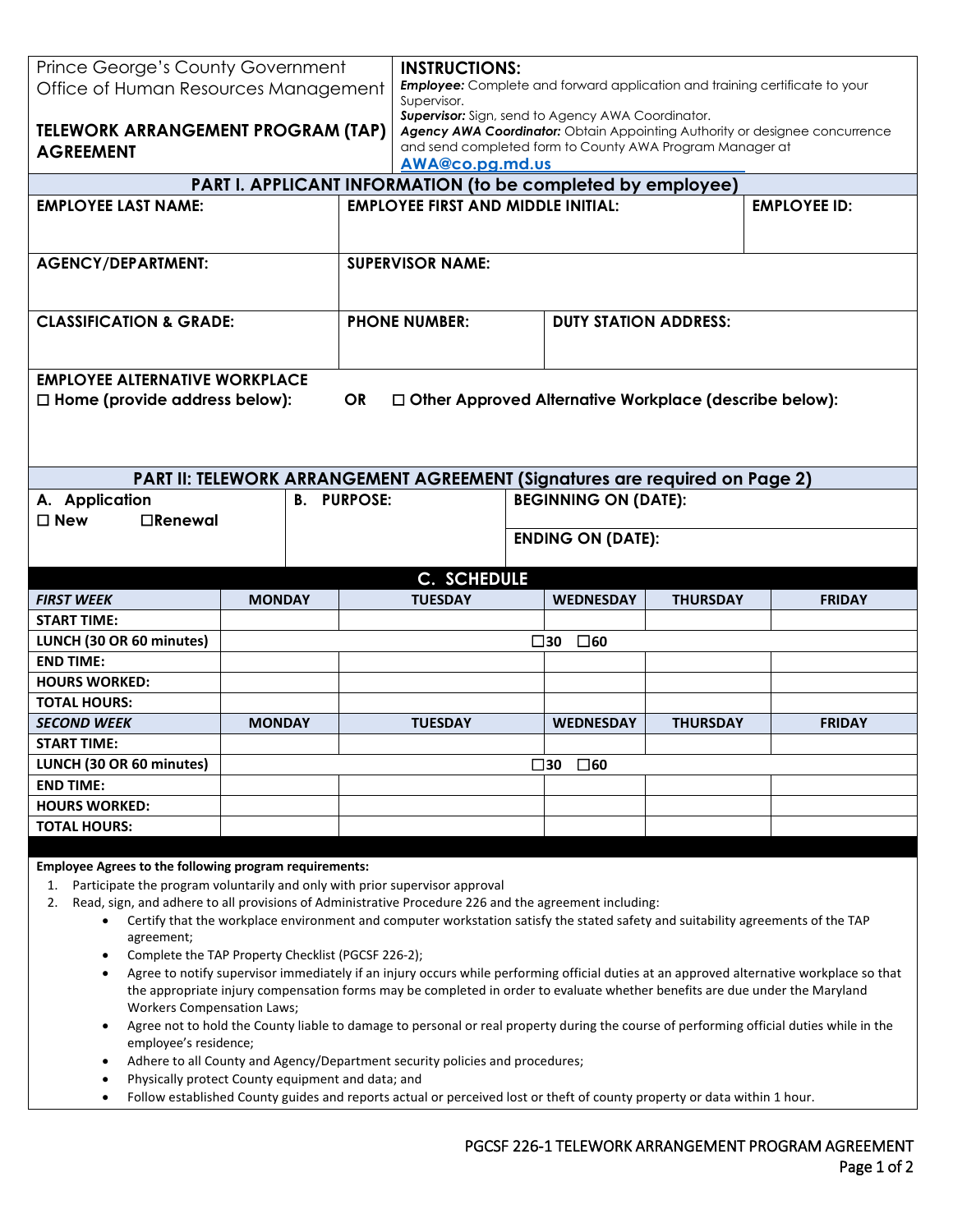- 3. Is bound by all County standards of conduct and performance standards, and will conduct official County business in a professional manner.
- 4. Use County equipment and resources only for official business
- 5. Perform only official duties during the tour of duty. The employee does not conduct personal business and ensures that personal responsibilities are arranged so that they do not conflict with the performance of official duties.
- 6. Perform work at a satisfactory level of performance as determined by the Agency and documented on the most recent performance appraisal rating of record.
- 7. Document and submit Telework Work Plans and other records of work performed as requested by the Agency for performance measurement purposes; attend meetings with the supervisor at the regular worksite to assess progress of work assignments (if required); and adhere to any other requirements established by the supervisor; division director or higher level official.
- 8. Follow all established pay, leave, tour of duty, time and attendance and travel requirements whether working at the alternative or regular workplace.
- 9. Complete TAP training, annual Security Awareness Training and other training that is or may be required as a condition of participating in the TAP.
- 10. Comply with County requirements for the use of Government and personal equipment and utilities for the performance of official duties.
- 11. Notify the Agency immediately if a malfunctioning computer, furniture, or other equipment prevents the employee from performing work duties.
- 12. Submit a renewal TAP agreement annually on the designated performance appraisal cycle in order to continue in the program for another year.
- 13. Provide a written 10-workday notice to the supervisor to terminate participation in the TAP program.
- 14. Notify the Agency AWA Coordinator when the TAP agreement should be terminated because of retirement, resignation or transfer to another position.

## **D: CONTINUITY OF OPERATIONS DURING EMERGENCY SITUATIONS**

Employee is expected to telework for the duration of an emergency pursuant to:

1) Administrative Procedure 226; 2) a pandemic; 3) when the regular worksite is closed or closed to the public due to natural or manmade emergency situations (e.g., snowstorm, hurricane, act of terrorism, etc.); or 4) when County offices are open with the option for unscheduled telework (liberal leave)when weather conditions make commuting hazardous, or similar circumstances compromise employee safety. Employees unable to work due to personal situations (e.g., illness or dependent care responsibilities), must take appropriate leave (e.g., annual or sick). If the official duty location is closed or closed to the public, the employee will be granted administrative leave. Managers will include a description of emergency duties with this agreement if emergency duties are different from the employee's prescribed duties and responsibilities.

| I have read the TAP agreement,                                             | <b>EMPLOYEE (Print Name)</b>   | <b>Signature</b> | <b>DATE</b> |
|----------------------------------------------------------------------------|--------------------------------|------------------|-------------|
| discussed it with my supervisor and                                        |                                |                  |             |
| agree to all the terms.                                                    |                                |                  |             |
| I have read the TAP agreement,                                             | <b>SUPERVISOR (Print Name)</b> | <b>Signature</b> | <b>DATE</b> |
| discussed it with my employee and I:                                       |                                |                  |             |
|                                                                            |                                |                  |             |
| $\Box$ Approve $\Box$ Do Not Approve                                       |                                |                  |             |
| (explain in disapproved section below)                                     |                                |                  |             |
|                                                                            |                                |                  |             |
|                                                                            | <b>APPOINTING AUTHORITY OR</b> | <b>Signature</b> | <b>DATE</b> |
|                                                                            | <b>DESIGNEE</b>                |                  |             |
| $\Box$ Approve $\Box$ Disapprove                                           | (Print Name)                   |                  |             |
|                                                                            |                                |                  |             |
|                                                                            |                                |                  |             |
|                                                                            |                                |                  |             |
| If disapproved, state reason for nonconcurrence and discuss with employee: |                                |                  |             |
|                                                                            |                                |                  |             |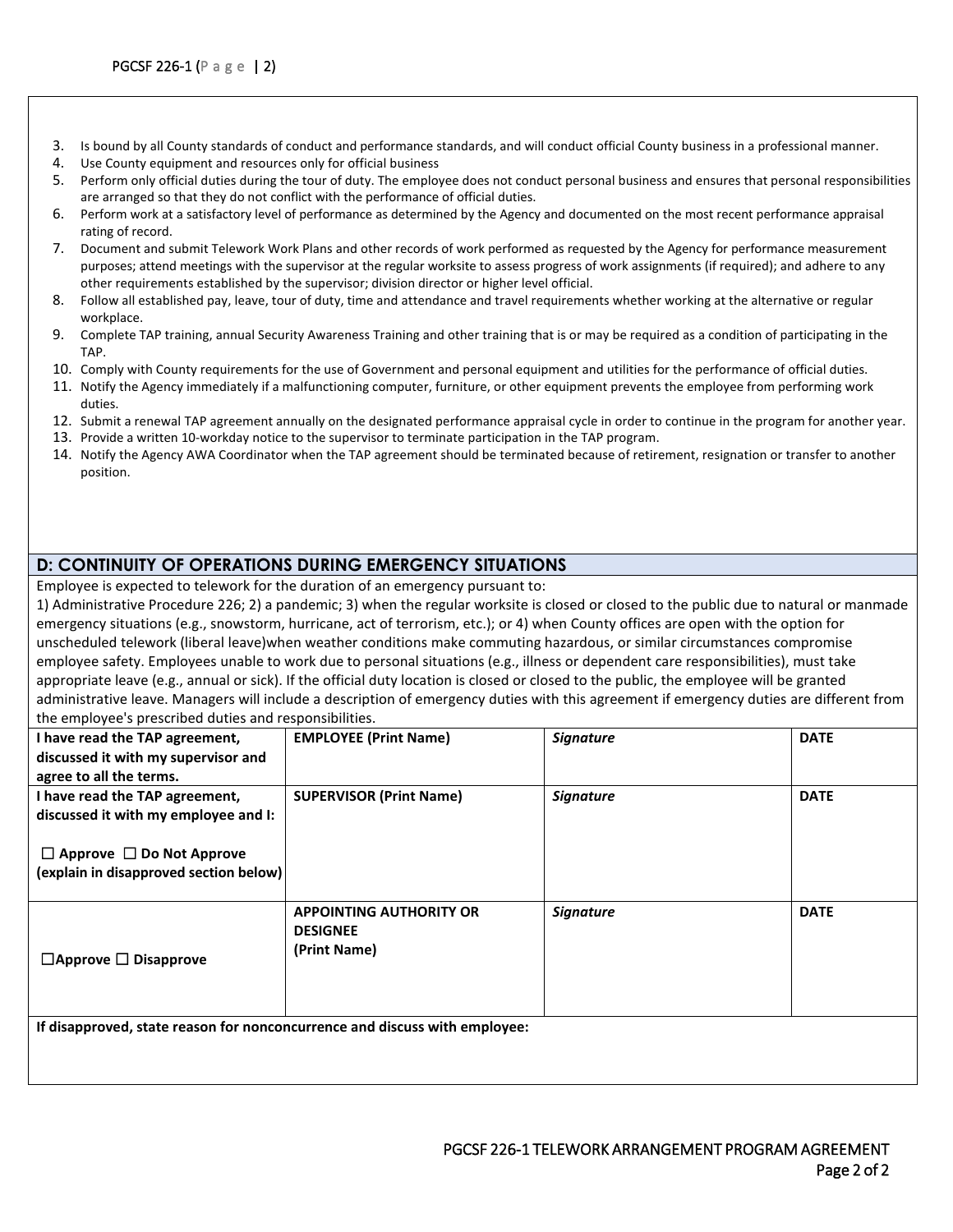| <b>Prince George's County Government</b> |
|------------------------------------------|
| Office of Human Resources Management     |

## TELEWORK ARRANGEMENT PROPERTY CHECKLIST

INSTRUCTIONS:

**Employee:** Complete form and forward to superior. **Supervisor:** Sign and forward with application.

| Employee Name (Print Name)                                                                                                               |                                                                                                                              | AGENCY/DEPARTMENT                                  |                     |                         |                         |
|------------------------------------------------------------------------------------------------------------------------------------------|------------------------------------------------------------------------------------------------------------------------------|----------------------------------------------------|---------------------|-------------------------|-------------------------|
|                                                                                                                                          |                                                                                                                              |                                                    |                     |                         |                         |
|                                                                                                                                          |                                                                                                                              |                                                    |                     |                         |                         |
|                                                                                                                                          | <b>SECTION I - SAFETY CHECKLIST</b>                                                                                          |                                                    |                     |                         |                         |
| <b>SAFETY FEATURE</b>                                                                                                                    |                                                                                                                              |                                                    |                     | <b>YES</b>              | <b>NO</b>               |
|                                                                                                                                          | 1. Temperature, ventilation, lighting, and noise levels are adequate for maintaining a home office.                          |                                                    |                     | $\boldsymbol{\odot}$    | O                       |
| fixtures; bare conductors; etc.).                                                                                                        | 2. Electrical equipment is free of recognized hazards that would cause physical harm (frayed, exposed, or loose wires; loose |                                                    |                     | $\bigcirc$              | $\bigcirc$              |
|                                                                                                                                          | 3. Electrical system allows for grounding of electrical equipment (three-prong receptacles).                                 |                                                    |                     | O                       |                         |
|                                                                                                                                          | 4. Office (including doorways) is free of obstructions to permit visibility and movement.                                    |                                                    |                     |                         |                         |
|                                                                                                                                          | 5. File cabinets and storage closets are arranged so drawers and doors do not enter into walkways.                           |                                                    |                     | O                       | O                       |
| 6. All cords, cables, phone and data lines, electrical cords, and surge protectors are secured under a desk or alongside a<br>baseboard. |                                                                                                                              |                                                    |                     |                         | $\bigcirc$              |
|                                                                                                                                          | 7. If material containing asbestos is present, it is in good condition.                                                      |                                                    |                     | $\overline{\mathsf{O}}$ | $\overline{\mathsf{O}}$ |
| 8. Office space is free of excessive amount of combustibles, floors are in good repair, and<br>carpets are well secured.                 |                                                                                                                              |                                                    |                     |                         | O                       |
| applicable laws.                                                                                                                         | 9. Employee understands that while working from home through telework, they must adhere to County IT Security Policy and     |                                                    |                     | $\bigcirc$              | O                       |
| 9. Employee Signature                                                                                                                    |                                                                                                                              | <b>10. DATE</b>                                    |                     |                         |                         |
|                                                                                                                                          |                                                                                                                              |                                                    |                     |                         |                         |
|                                                                                                                                          |                                                                                                                              |                                                    |                     |                         |                         |
|                                                                                                                                          |                                                                                                                              | <b>SECTION II - TECHNOLOGY/EQUIPMENT CHECKLIST</b> |                     |                         |                         |
|                                                                                                                                          | (1)                                                                                                                          | (2)                                                | (3)                 |                         |                         |
|                                                                                                                                          | <b>TECHNOLOGY/EQUIPMENT</b>                                                                                                  | <b>REQUIREMENT</b>                                 | <b>OWNERSHIP:</b>   |                         |                         |
|                                                                                                                                          | (Indicate all that apply)                                                                                                    | $(Y \text{ or } N)$                                | <b>AGENCY OR</b>    |                         |                         |
|                                                                                                                                          |                                                                                                                              |                                                    | <b>PERSONAL</b>     |                         |                         |
| <b>COMPUTER EQUIPMENT</b><br>1.                                                                                                          |                                                                                                                              |                                                    | $(A \text{ or } P)$ |                         |                         |
| a. LAPTOP                                                                                                                                |                                                                                                                              |                                                    |                     |                         |                         |
| b. Tablet                                                                                                                                |                                                                                                                              |                                                    |                     |                         |                         |
|                                                                                                                                          |                                                                                                                              |                                                    |                     |                         |                         |
|                                                                                                                                          |                                                                                                                              |                                                    |                     |                         |                         |
| c. OTHER:                                                                                                                                |                                                                                                                              |                                                    |                     |                         |                         |
| <b>ACCESS</b><br>2.                                                                                                                      |                                                                                                                              |                                                    |                     |                         |                         |
| a. VPN ACCOUNT                                                                                                                           |                                                                                                                              |                                                    |                     |                         |                         |
| b. OTHER:<br><b>CONNECTIVITY</b><br>3.                                                                                                   |                                                                                                                              |                                                    |                     |                         |                         |
|                                                                                                                                          | a. Personal at home Internet service                                                                                         |                                                    |                     |                         |                         |